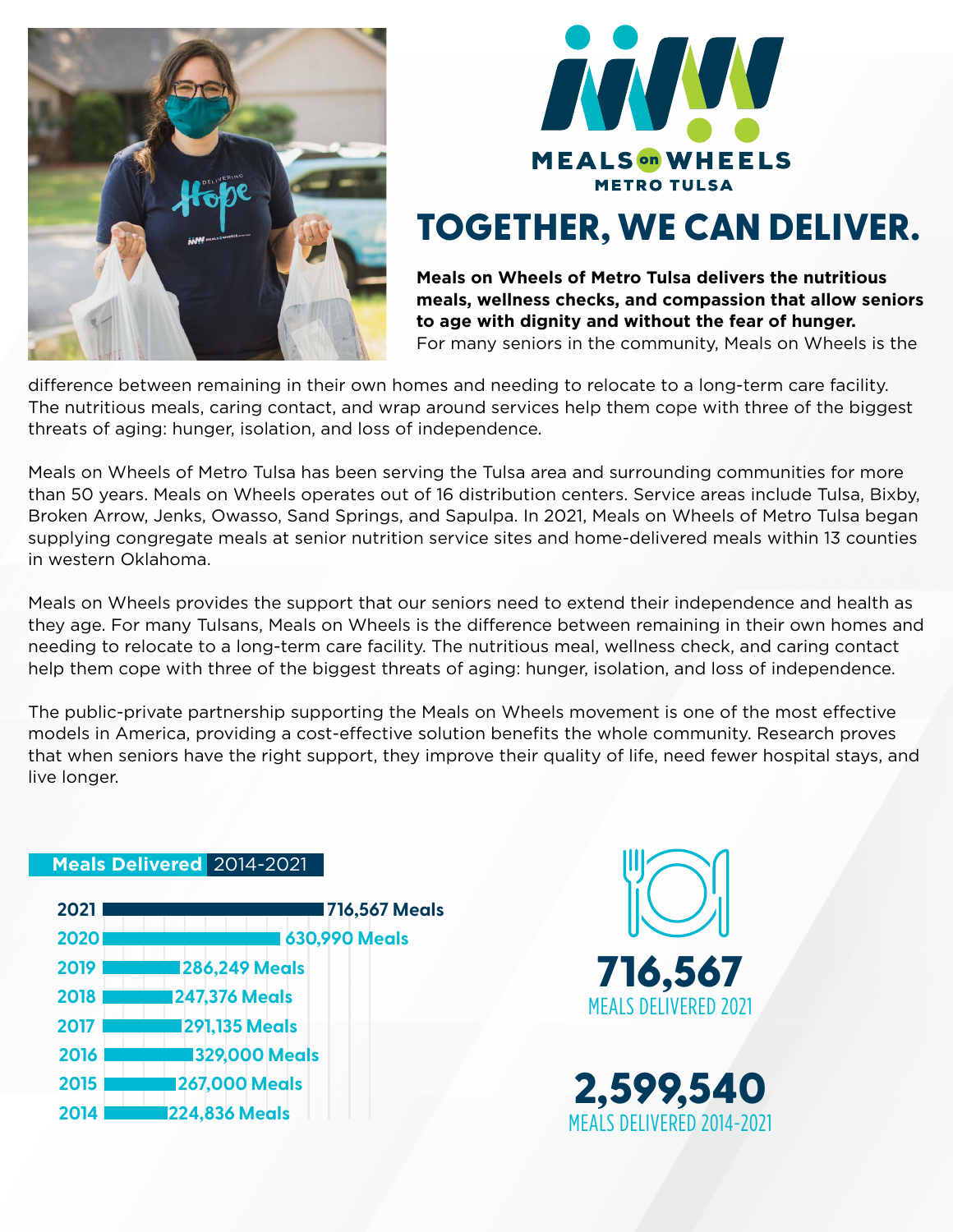## **The Issue**

The senior population is the fastest-growing demographic in America. In Oklahoma, seniors make up 21 percent of the population. Of these seniors, 25 percent live alone and 16 percent are threatened by hunger on a daily basis.

## **The Solution**

Meals on Wheels is a valuable lifeline for seniors that needs your support. This community-based program is welcomed into the homes of Metro Tulsa's most at-risk individuals with every meal delivery. This cost-effective solution serves us all. Meals on Wheels can provide a senior with meals for an entire year for roughly the same cost as a one-night stay in a hospital.

Frequent in-home visits provide unique opportunities to meet nutritional needs, combat social isolation, address safety hazards, and provide caring contact. Nine out of ten recipients say Meals on Wheels helps them feel more secure.



26% of Oklahoma seniors are threatened by hunger.



Half of seniors living alone lack the financial resources to pay for basic needs.



80% of low income, food-insecure seniors are not receiving the support they need.

2 out of 3 seniors report the meals make up half or more of all food eaten that day.



36% drop in hospital stay rates after only 30 days of Meals on Wheels service.







90% of recipients say Meals on Wheels improves their health and allows them to stay in their own home.



# WHAT'S BEHIND THE KNOCK?

**It's compassion. It's care. It's hello. How have you been? I've missed you. It's an extra hand when seniors need it most.** 

**For many seniors, the volunteer is the only person they see or talk to all day.** **HOME SAFETY PROGRAM** The main obstacles for seniors remaining in their homes are limited mobility due to health problems, unsafe living conditions, and lack of regular access to food. Physical disabilities limit our clients' abilities to make even minor repairs on their homes, putting them more at risk for injuries.

The Home Safety Program facilitates minor home repairs to enact fall and injury prevention and other safety measures. This happens by removing debris or impediments, securing steps, repairing roofs, windows, and doors, and installing grab bars, lights, ten-year fire alarms, etc. **In 2021, the Home Safety Program completed 404 improvement projects for 201 clients.**

## **FEED OUR FUTURE**

One in five children struggles with hunger in Oklahoma. In Tulsa County, there are more than 32,000 food-insecure children. Six out of nine Tulsa Public High Schools have an average of 75 percent of students eligible for free or reduced-cost lunch. The schools are mainly located in historically underserved, highpoverty areas. Many are in food deserts (no grocery stores).

The Feed Our Future program delivers weekend meals to foodinsecure students at five Tulsa Public High and Junior High Schools and breakfasts, lunches, and snacks to underserved children at five Salvation Army's Boys and Girls Clubs. **Feed Our Future will serve an estimated 85,135 meals to more than 3,000 students this year.**

### **PAWS PROGRAM**

Pets are crucial for the health of our clients. The joy and warmth from the bond with a pet are therapeutic. Research shows that seniors with pet companions are less likely to experience depression, report feelings of loneliness, or become ill.

The Pets Assisting Wellness in Seniors (PAWS) Program provides monthly pet food supplements, ensuring seniors maintain healthy diets without sacrificing their meals to protect companion animals from hunger. **In 2021, PAWS delivered 151,800 meals to 599 pets of 551 clients.** PAWS also provided veterinary care and transportation to companion animals in need.

988 Home Safety Projects 2015-2021

119,511 Student Meals Served 2016-2021

274,179 Pet Meals Served 2014-2021



Our mission is to help homebound individuals remain living safely and independently in their own homes for as long as possible. To fulfill this mission, we provide services that go beyond a meal.